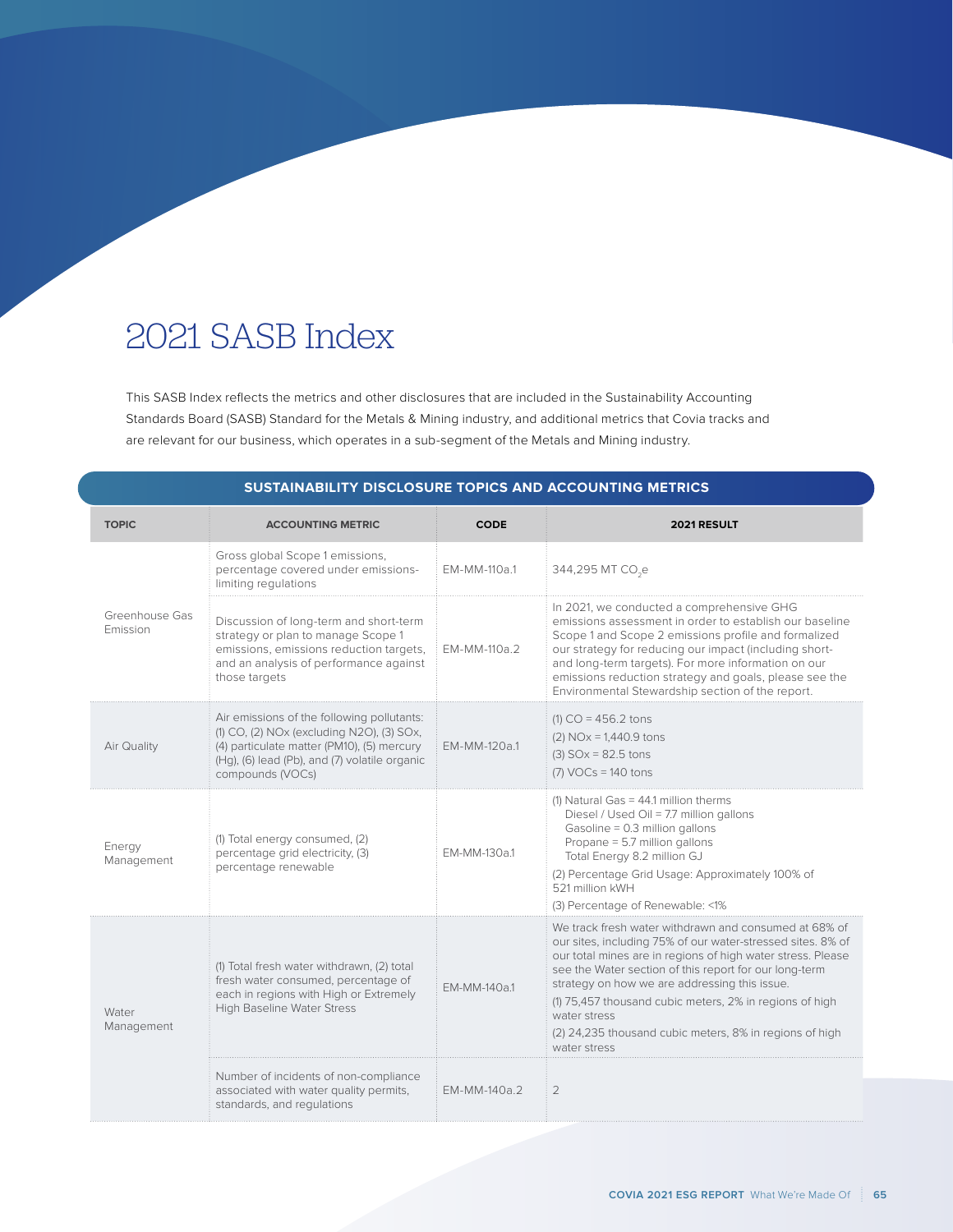| SUSTAINABILITY DISCLOSURE TOPICS AND ACCOUNTING METRICS |                                                                                                                                                       |               |                                                                                                                                                                                              |
|---------------------------------------------------------|-------------------------------------------------------------------------------------------------------------------------------------------------------|---------------|----------------------------------------------------------------------------------------------------------------------------------------------------------------------------------------------|
| <b>TOPIC</b>                                            | <b>ACCOUNTING METRIC</b>                                                                                                                              | <b>CODE</b>   | 2021 RESULT                                                                                                                                                                                  |
| Waste &<br>Hazardous<br>Materials<br>Management         | Total weight of non-mineral waste<br>generated                                                                                                        | EM-MM-150a.4  | As this is a new metric, we did not track this data in<br>2021. We will be able to report on our non-mineral waste<br>generated by 2025.                                                     |
|                                                         | Total weight of tailings produced                                                                                                                     | EM-MM-150a.5  | 11.6 MM tons. Essentially all of our tailings waste is<br>reprocessed or used as backfill.                                                                                                   |
|                                                         | Total weight of waste rock generated                                                                                                                  | EM-MM-150a.6  | As this is a new metric, we did not track this data in<br>2021. We will be able to report on our non-mineral waste<br>generated by 2025.                                                     |
|                                                         | Total weight of hazardous waste<br>generated                                                                                                          | EM-MM-150a.7  | As this is a new metric, we did not track this data in<br>2021. We will be able to report on our non-mineral waste<br>generated by 2025.                                                     |
|                                                         | Total weight of hazardous waste<br>recycled                                                                                                           | EM-MM-150a.8  | As this is a new metric, we did not track this data in<br>2021. We will be able to report on our non-mineral waste<br>generated by 2025.                                                     |
|                                                         | Number of significant incidents<br>associated with hazardous materials<br>and waste management                                                        | EM-MM-150a.9  | $\circ$                                                                                                                                                                                      |
|                                                         | Description of waste and hazardous<br>materials management policies and<br>procedures for active and inactive<br>operations                           | EM-MM-150a.10 | Each facility is currently working under site-specific<br>policies and procedures for waste and hazardous<br>materials. We are in the process of creating a Covia<br>standard for all sites. |
| Biodiversity<br>Impacts                                 | Description of environmental<br>management policies and practices for<br>active sites                                                                 | EM-MM-160a.1  | For information on our comprehensive and collaborative<br>process aimed at protecting, restoring and nurturing the<br>land and biodiversity, see the Biodiversity section of this<br>report. |
|                                                         | Percentage of mine sites where acid<br>rock drainage is: (1) predicted to occur,<br>(2) actively mitigated, and (3) under<br>treatment or remediation | EM-MM-160a.2  | $(1)$ 4%<br>(2) 2%<br>(3) 2%                                                                                                                                                                 |
|                                                         | Percentage of (1) proved and (2) probable<br>reserves in or near sites with protected<br>conservation status or endangered<br>species habitat         | EM-MM-160a.3  | (1) Proved: 60%<br>(2) Probable: 54%                                                                                                                                                         |

## **SUSTAINABILITY DISCLOSURE TOPICS AND ACCOUNTING METRICS**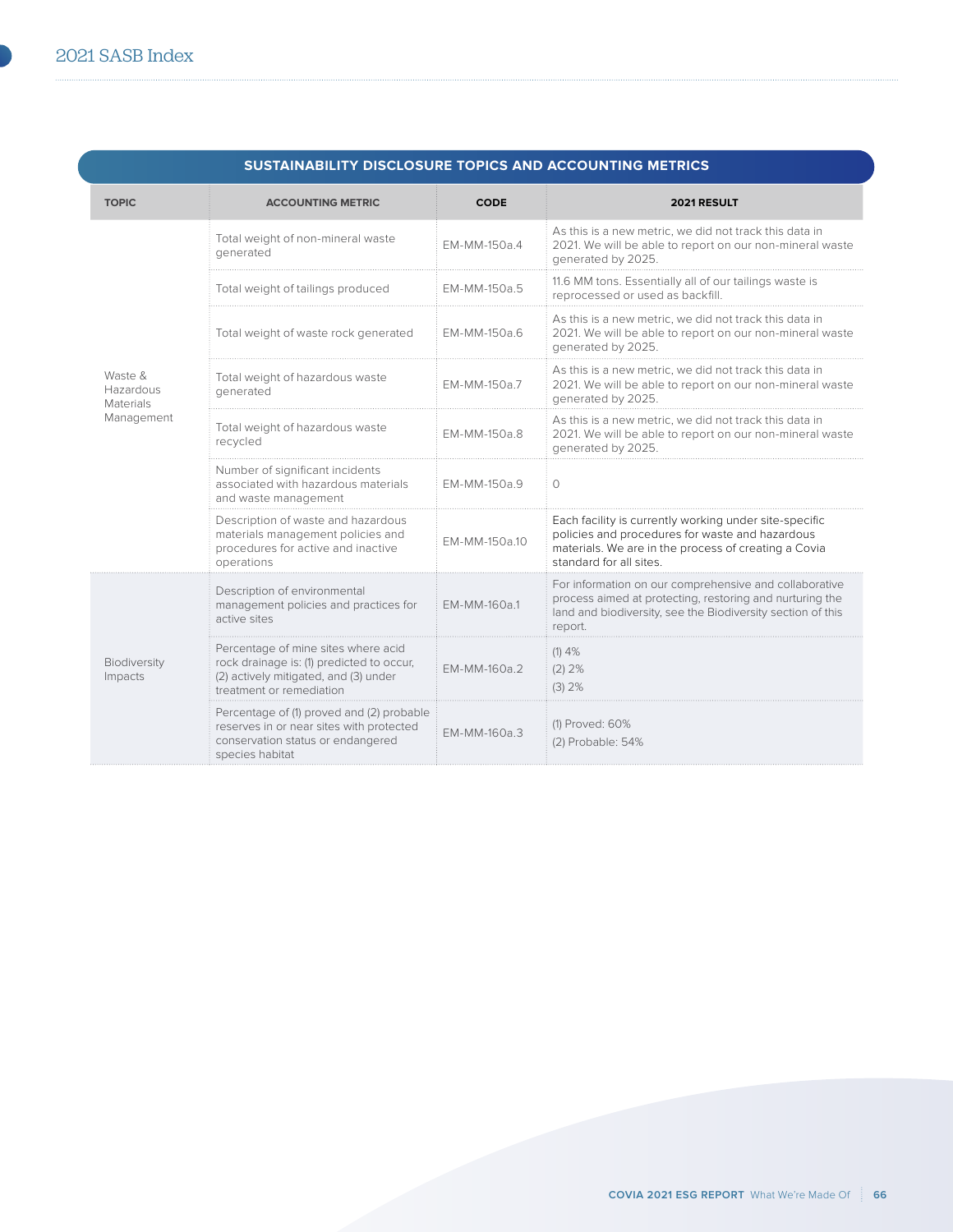| SUSTAINABILITY DISCLOSURE TOPICS AND ACCOUNTING METRICS        |                                                                                                                                                                                                                                    |              |                                                                                                                                                                                                                                                                                                                                                                                                                                                                                                                                                                                                                                                                                                                                                                                                                                                                                                                                                                                                                                                                                                                  |
|----------------------------------------------------------------|------------------------------------------------------------------------------------------------------------------------------------------------------------------------------------------------------------------------------------|--------------|------------------------------------------------------------------------------------------------------------------------------------------------------------------------------------------------------------------------------------------------------------------------------------------------------------------------------------------------------------------------------------------------------------------------------------------------------------------------------------------------------------------------------------------------------------------------------------------------------------------------------------------------------------------------------------------------------------------------------------------------------------------------------------------------------------------------------------------------------------------------------------------------------------------------------------------------------------------------------------------------------------------------------------------------------------------------------------------------------------------|
| <b>TOPIC</b>                                                   | <b>ACCOUNTING METRIC</b>                                                                                                                                                                                                           | <b>CODE</b>  | 2021 RESULT                                                                                                                                                                                                                                                                                                                                                                                                                                                                                                                                                                                                                                                                                                                                                                                                                                                                                                                                                                                                                                                                                                      |
|                                                                | Percentage of (1) proved and (2) probable<br>reserves in or near areas of conflict                                                                                                                                                 | EM-MM-210a.1 | $(1)$ O<br>(2) 0                                                                                                                                                                                                                                                                                                                                                                                                                                                                                                                                                                                                                                                                                                                                                                                                                                                                                                                                                                                                                                                                                                 |
|                                                                | Percentage of (1) proved and (2) probable<br>reserves in or near indigenous land                                                                                                                                                   | EM-MM-210a.2 | (1) Proved: 14%<br>(2) Probable: 3%                                                                                                                                                                                                                                                                                                                                                                                                                                                                                                                                                                                                                                                                                                                                                                                                                                                                                                                                                                                                                                                                              |
| Security, Human<br>Rights & Rights<br>of Indigenous<br>Peoples | Discussion of engagement processes<br>and due diligence practices with respect<br>to human rights, indigenous rights, and<br>operation in areas of conflict                                                                        | EM-MM-210a.3 | Covia has a long-standing alignment with the United<br>Nations Universal Declaration of Human Rights, which<br>outlines fundamental human rights to be universally<br>protected.<br>Covia has two mine sites in Canada where the property<br>is situated within the traditional lands of First Nations.<br>Therefore, as part of the Duty to Consult process, Covia<br>conducts pre-consultation when seeking provincial<br>permits that may impact the rights and interests of<br>Aboriginal peoples. Pre-consultation involves written<br>notifications of the project and identifying potential<br>impacts and proposed mitigation.<br>In Mexico, the federal government has recently (in 2018)<br>promulgated legislation to empower Indigenous Peoples.<br>The government has established a method to identify<br>indigenous communities within the municipality where the<br>impacts may occur. To date, Mexico's mine sites have not<br>impacted Indigenous communities.<br>Covia has no sites in areas of conflict.<br>For more information, please see Ethics and Compliance<br>section of this report. |
| Community<br>Relations                                         | Discussion of process to manage risks<br>and opportunities associated with<br>community rights and interests                                                                                                                       | EM-MM-210b.1 | Covia recognizes that the communities in which we live<br>and operate are important stakeholders, and we have<br>developed robust community engagement goals to<br>ensure our operations and activities are aligned with<br>their rights and interests. We have set a goal to develop<br>a robust Community Action Plan (CAP) at 100% of our<br>locations to facilitate effective communication, identify<br>areas for improvement and best respond to community<br>needs. For more information, please see the Community<br>Impact and Philanthropy and Corporate Governance<br>sections of this report.                                                                                                                                                                                                                                                                                                                                                                                                                                                                                                        |
|                                                                | Number and duration of non-technical<br>delays                                                                                                                                                                                     | EM-MM-210b.2 | $\circ$                                                                                                                                                                                                                                                                                                                                                                                                                                                                                                                                                                                                                                                                                                                                                                                                                                                                                                                                                                                                                                                                                                          |
| Labor Relations                                                | Percentage of active workforce covered<br>under collective bargaining agreements,<br>broken down by U.S. and foreign<br>employees                                                                                                  | EM-MM-310a.1 | Canada: 76%<br>Mexico: 85%<br>U.S.: 21%                                                                                                                                                                                                                                                                                                                                                                                                                                                                                                                                                                                                                                                                                                                                                                                                                                                                                                                                                                                                                                                                          |
|                                                                | Number and duration of strikes and<br>lockouts                                                                                                                                                                                     | EM-MM-310a.2 | 0                                                                                                                                                                                                                                                                                                                                                                                                                                                                                                                                                                                                                                                                                                                                                                                                                                                                                                                                                                                                                                                                                                                |
| Workforce<br>Health & Safety                                   | (1) MSHA all-incidence rate, (2) fatality<br>rate, (3) near miss frequency rate (NMFR)<br>and (4) average hours of health, safety,<br>and emergency response training for<br>(a) full-time employees and (b) contract<br>employees | EM-MM-320a.1 | (1) MSHA all-incidence rate: 1.75*<br>(2) Fatality Rate: 0<br>(3) Near Miss-Frequency Rate: 17.05**<br>(4) (a) Employee Training - 33 Hours<br>(4) (b) Contractor Training - 14.16 Hours<br>*The MSHA all-incidence rate does not include any of our<br>sites in Mexico, Canada or any OSHA sites in the U.S. Our<br>All-Company Incident Rate is 1.43.<br>**Near-Miss Frequency Rate is a combined rate that<br>includes both employees and contractors. Given the<br>systems and processes in place for collecting and<br>reporting this information, the two cannot be feasibly<br>separated.                                                                                                                                                                                                                                                                                                                                                                                                                                                                                                                 |